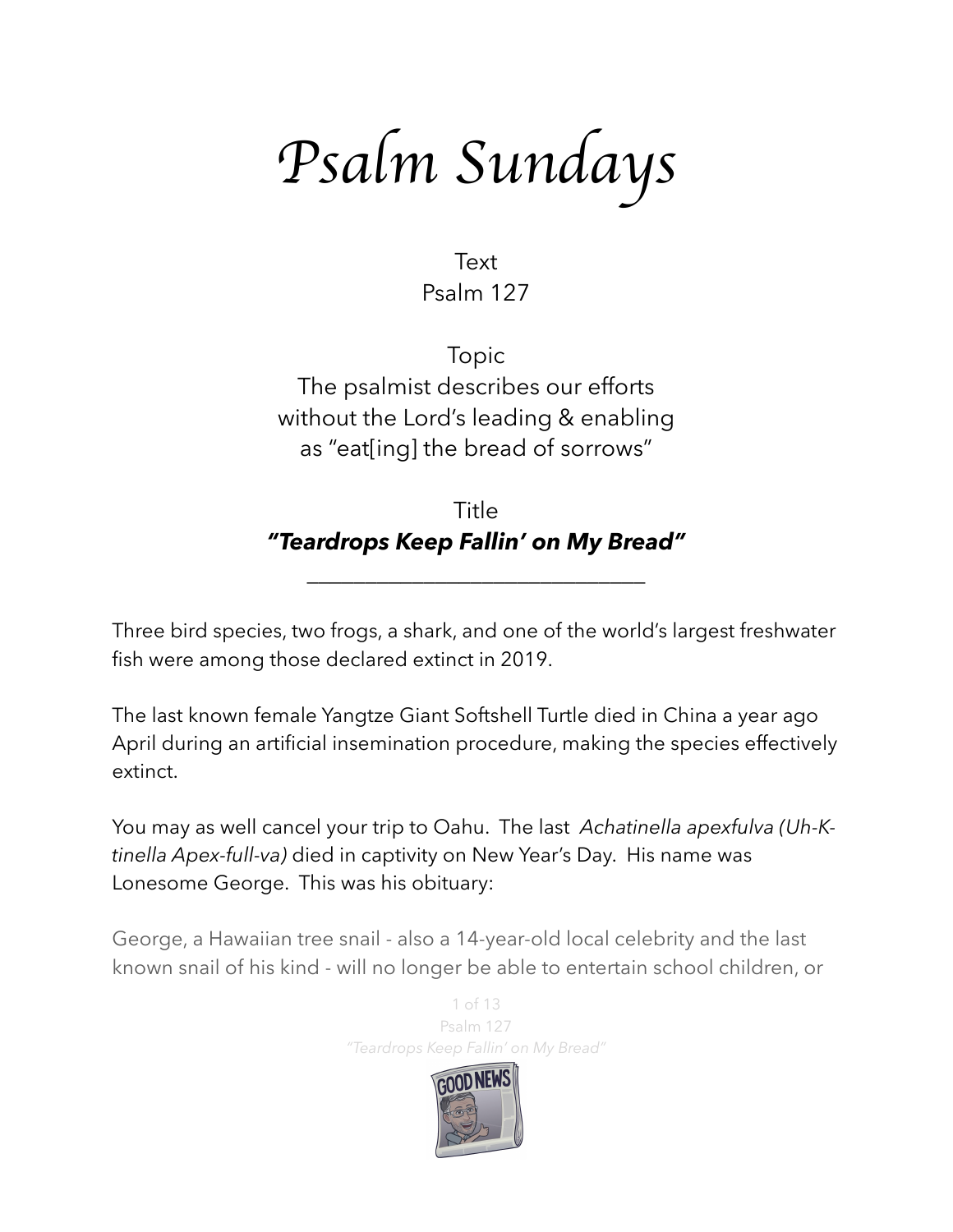eat tree fungus. He died on New Year's Day, according to the Hawaii Department of Land and Natural Resources (DLNR). George the snail, named after the Pinta Island tortoise [Lonesome George](https://en.wikipedia.org/wiki/Lonesome_George), never lived in a forest, being born in captivity and growing up in a lab. As it happens, George was a hermaphrodite, but it seems that two snails are required to produce offspring.

The other species lost in 2019 included Boulenger's Speckled Skink, the Corquin Robber Frog, and the Victorian Grasslands Earless Dragon.

In 2013, the former Archbishop of Canterbury, Lord Carey, told a conference in Shropshire that more must done to attract young people into the Church. He warned that the Church of England was, "One generation away from extinction."

I've heard that line many times over the years; it isn't original to Lord Carey. I couldn't find an original attribution.

Is it true? It's only true if we leave God out of the picture. Or maybe it would be better to say that it's ultimately *not* true because the Lord is the One building His church, and He promised it would not fail.

The quote is intended to spur slumbering, apathetic, Christians to action. The best way to do that, however, isn't to guilt us, but to glorify God.

Psalm 127 does just that, in its opening words. "Unless the LORD builds the house, They labor in vain who build it; Unless the LORD guards the city, The watchman stays awake in vain."

Believers are "builders" and "watchmen," for sure. We have a big part to play. It is a cooperative effort. But we remain dependent upon the Lord, and trust Him to complete His work both *in* us and *through* us.

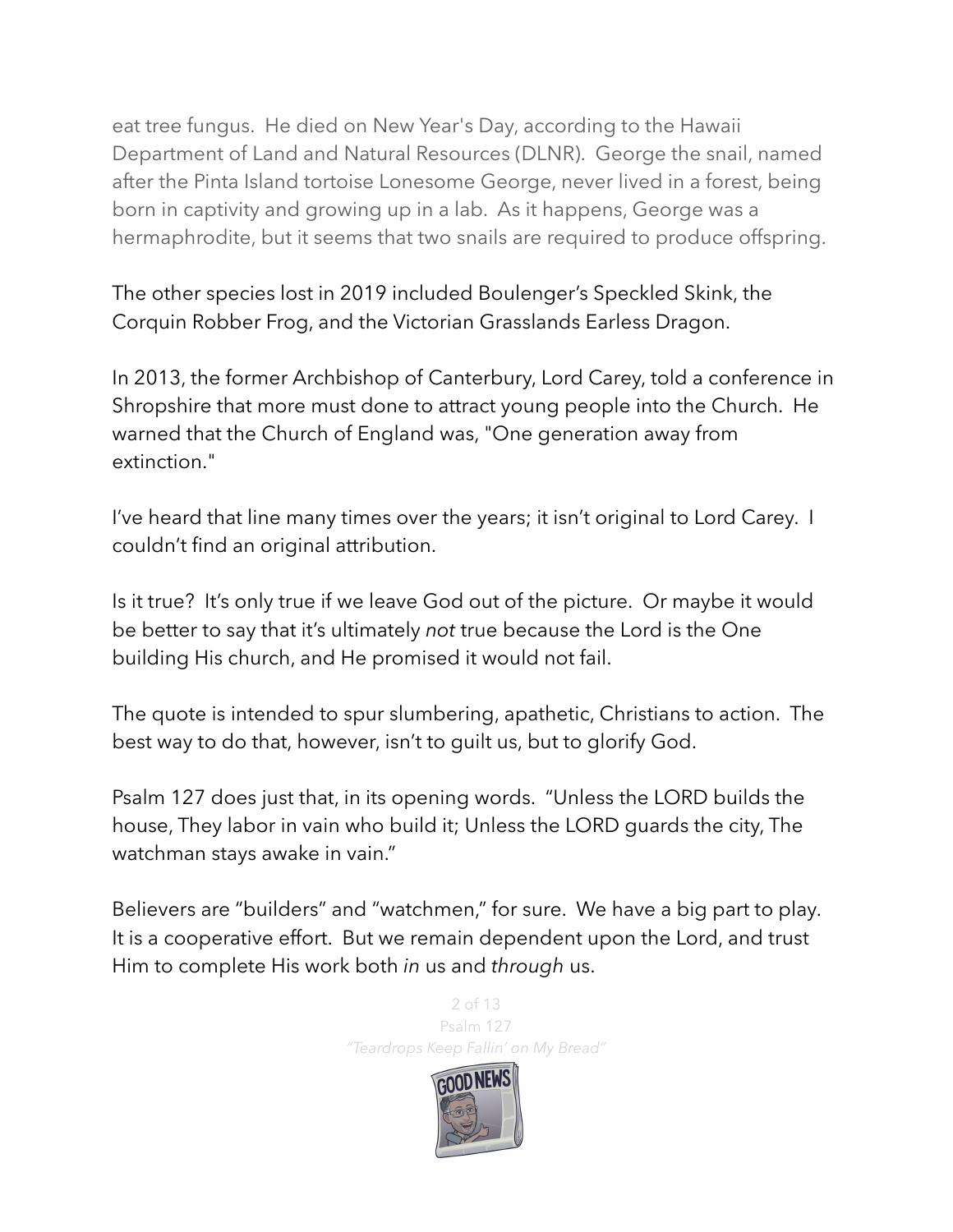I'll organize my comments around two rather simple questions: **#1 Is Your Labor For The Lord More Exertion Than Enabling?**, and **#2 Is Your Life In The Lord More Earthly Than Eternal?** 

### **#1 - Is Your Labor For The Lord More Exertion Than Enabling? (v1-2)**

To paraphrase Celine Dion, "The church will go on."

One verse will suffice as proof. Writing to the church in Ephesus, the apostle Paul declared that Jesus will "present [the church] to Himself a glorious church, not having spot or wrinkle or any such thing, but that she should be holy and without blemish" (5:27).

Here is some math to encourage you. Let's say you lead one person to Christ every year, and he or she does the same, and so on.

- **■** After one year, there are only 2 disciples.
- At the end of the second year, 4.
- **Third year, there are 8 followers of Jesus.**
- **P** Fourth year, 16.

## **By year 33, you will have more than 8.5 billion Christians. There would be 34 billion Christians as the 10 year mark.**

We've read the last chapters of the book. The church will be resurrected or raptured to Heaven, then returning from Heaven to the earth with Jesus in His Second Coming. We then reign on the earth with Him for one thousand years. After that we live-on for eternity with "no more tears."

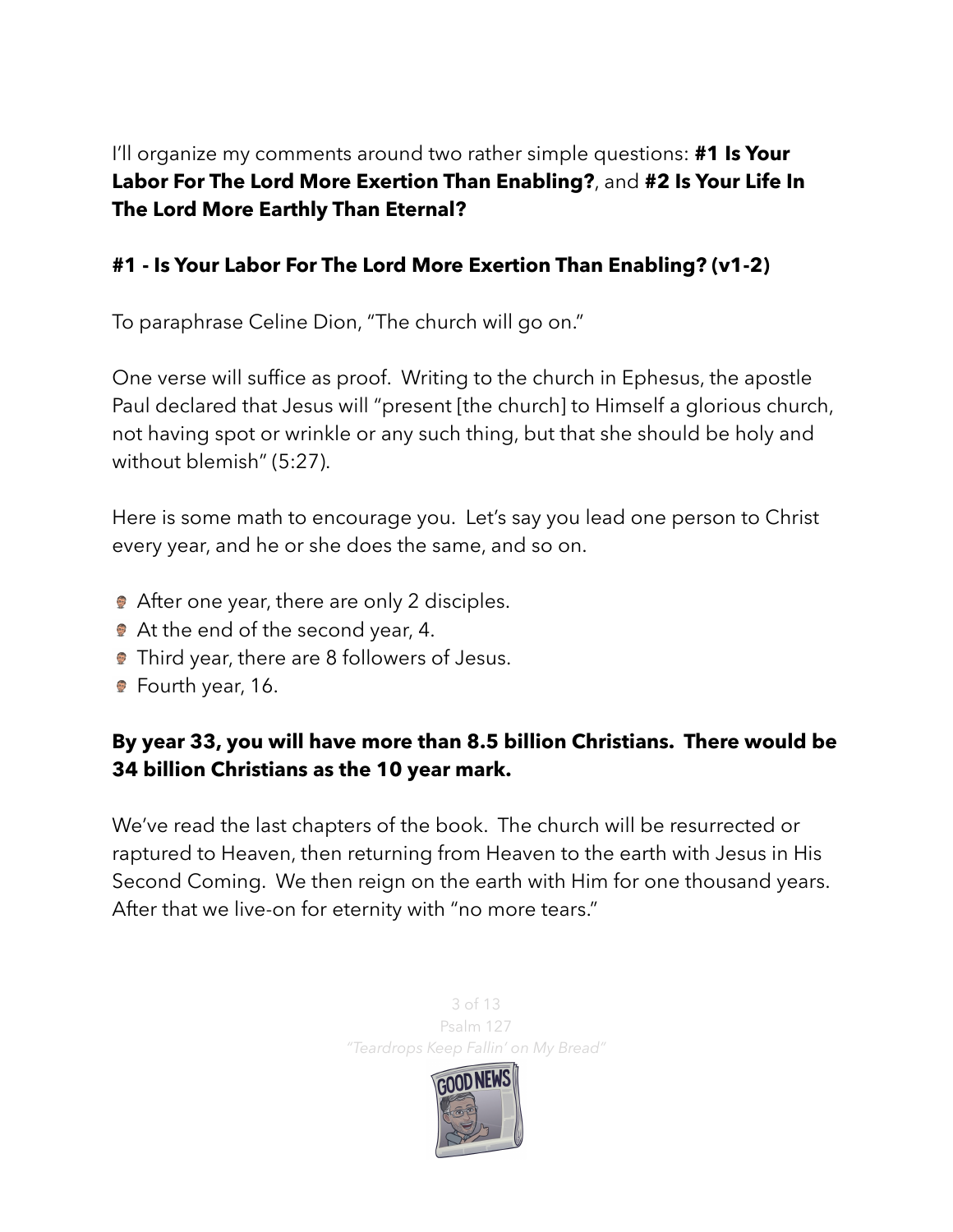Psa 127:1 A Song of Ascents. Of Solomon. Unless the LORD builds the house, They labor in vain who build it; Unless the LORD guards the city, The watchman stays awake in vain.

Every week I remind us that psalms 120-134 were gathered together in a playlist to be sung by travelers on their pilgrimage to the Temple in Jerusalem for one of the annual Jewish feasts.

It's super important to keep that in mind for Psalm 127. Here's why. When we see the word "house," and then hear talk of children in verses three through five, we immediately begin to read this psalm as a stand-alone psalm that exalts individual home life. Sort of a marriage and family study. We forget its context as a Song of Ascent.

While it will have application to our homes in a limited way, *it is not about your house.* It is about God's 'house,' the Temple, and it is about the "house of Israel."

"Solomon" is credited as the author. His dad, King David, wanted to build the Temple. God said to David, "You are not the one to build me a **house** to dwell in" (First Chronicles 7:4). Instead, God promised to build David a **"house"** - a spiritual house (Second Samuel 7:11).

I submit that this is the first, main context of Psalm 127.

The backstory is a great example of what is meant by "building in vain." David's desire to build a house for God was good. When he shared his plans to build a house for God, Nathan the prophet immediately encouraged David. To quote Debby Boone, "It can't be wrong When it feels so right."

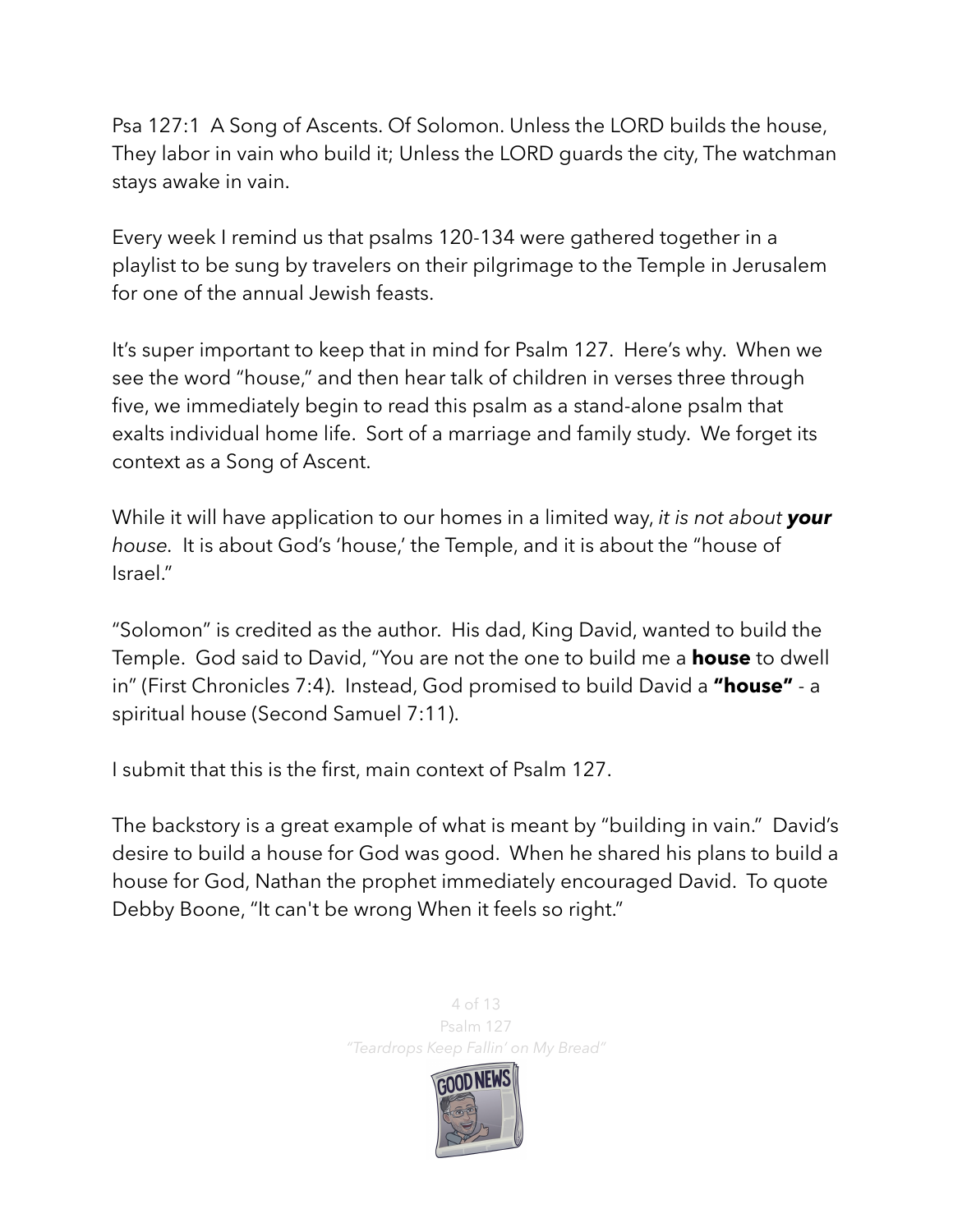God intervened, spoke to Nathan, and sent him back to the king to stop him from building. God's plan was for Solomon to build the house.

THAT must have been hard:

- For one thing, building for God wasn't that a good thing?
- **•** For another thing: How hard must it have been to confront a king like David - so close to God's heart - with a halt work order?
- **■** For a third thing: David could be a little crabby at times.

Often in the Book of Acts, the Lord sent His servant away from a successful ministry. Or He hindered a missionary from going where he desired, opening a door somewhere else.

It is so important - *especially when the desire seems good* - to hear from the Lord. Too many things get greenlighted that do not have God's blessing.

From the Temple, the psalm moves out to the wall surrounding Jerusalem. Perhaps the pilgrims would recall how that the wall lay in ruins for so long until God raised up Nehemiah. Then, contrary to everything we believe about contractors, Nehemiah brought the wall in (1)Under budget, and (2)In a record time of only 52 days.

It was the LORD. He did it. He did it through Nehemiah and the returnees throwing themselves into the work; but it was understood by Israel and her enemies that God enabled them. Humans did what was humanly impossible, and God got the glory.

The wall was necessary for protection. The watchmen were critical for warning. But no city was safe unless the LORD was in the hearts of the people. Israel's

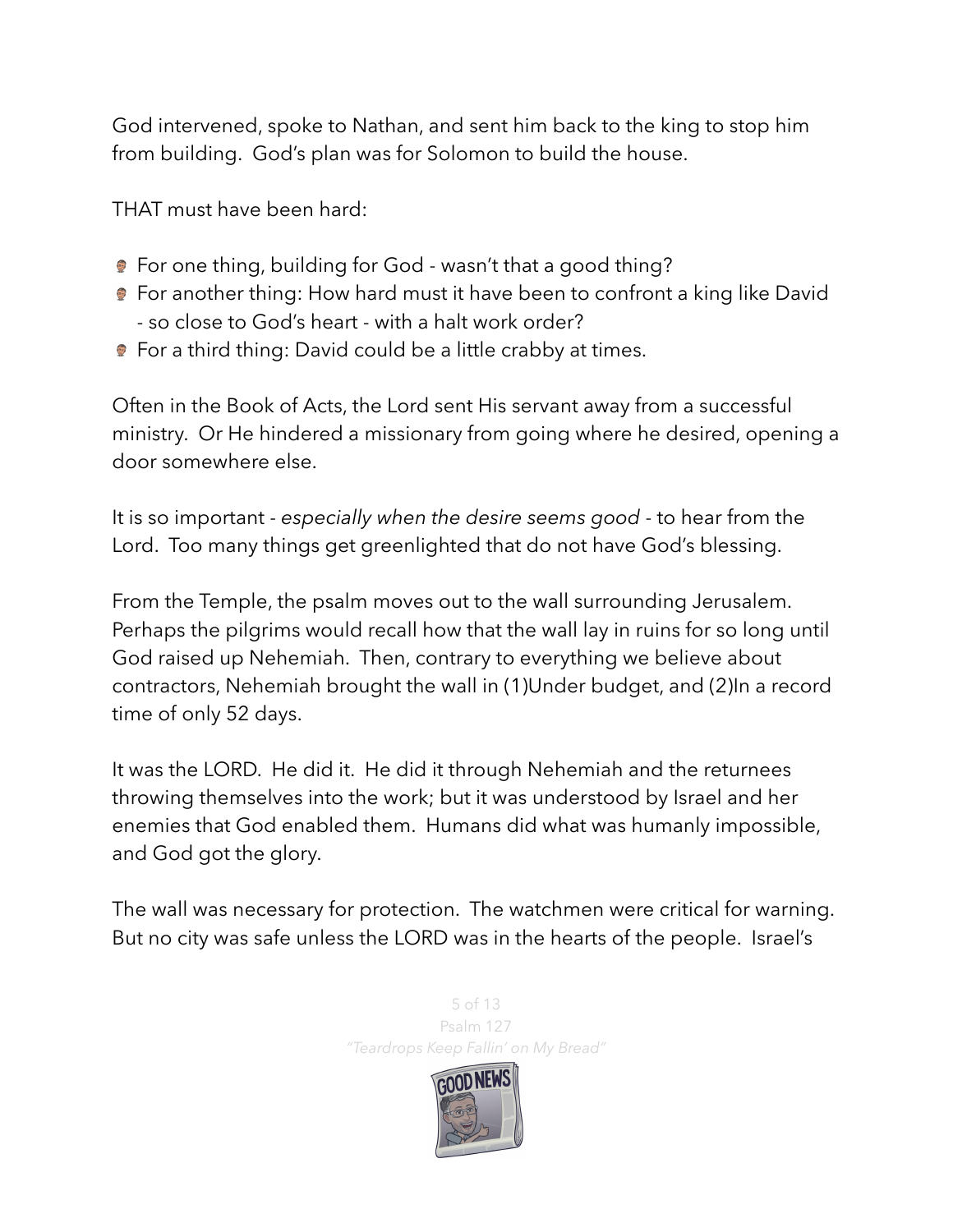history is full of examples of impenetrable defenses being penetrated; and of improbable victories.

Psa 127:2 *It is* vain for you to rise up early, To sit up late, To eat the bread of sorrows; *For* so He gives His beloved sleep.

Solomon was not encouraging laziness. Keeping with the same theme as verse one, he was saying that it is futile to labor without the Lord's leading and enabling. The "bread of sorrows" was a poetic way of describing someone working their fingers to the bone. We should "rise up early, and sit up late," serving the Lord. But without His leading, then His enabling, we're working our fingers to the bone for nothing.

Thinking again of Nehemiah and the wall-builders. They certainly were not lazy:

Neh 4:15 And it happened, when our enemies heard that it was known to us, and *that* God had brought their plot to nothing, that all of us returned to the wall, everyone to his work.

Neh 4:16 So it was, from that time on, *that* half of my servants worked at construction, while the other half held the spears, the shields, the bows, and *wore* armor; and the leaders *were* behind all the house of Judah.

Neh 4:17 Those who built on the wall, and those who carried burdens, loaded themselves so that with one hand they worked at construction, and with the other held a weapon.

Neh 4:18 Every one of the builders had his sword girded at his side as he built. And the one who sounded the trumpet *was* beside me.

Neh 4:19 Then I said to the nobles, the rulers, and the rest of the people, "The work *is* great and extensive, and we are separated far from one another on the wall.

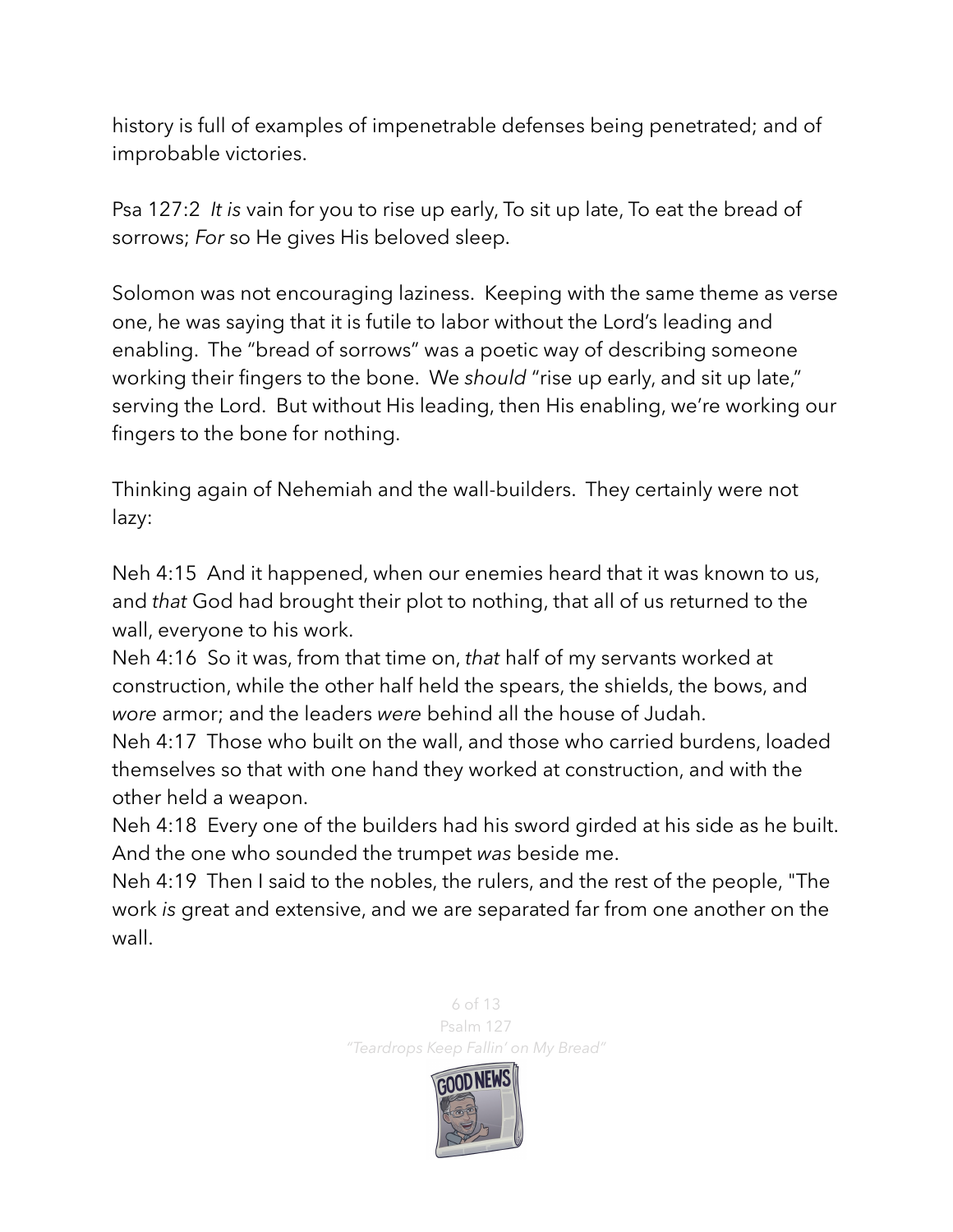Neh 4:20 Wherever you hear the sound of the trumpet, rally to us there. Our God will fight for us."

Neh 4:21 So we labored in the work, and half of *the men* held the spears from daybreak until the stars appeared.

Neh 4:22 At the same time I also said to the people, "Let each man and his servant stay at night in Jerusalem, that they may be our guard by night and a working party by day."

Neh 4:23 So neither I, my brethren, my servants, nor the men of the guard who followed me took off our clothes, *except* that everyone took them off for washing.

They worked hard is an understatement. But it was *with* the Lord, in His will. "He gives His beloved sleep." Your labor in the Lord should be spiritually restful. It shouldn't be anxious, worrisome, or depressing. There will be plenty of discouragements, but even these are to be cast upon the Lord. After all, you are His "beloved."

Everything we are saying can be summed-up by this quote from A.W. Tozer:

If the Holy Spirit was withdrawn from the church today, 95% of what we do would go on and no one would know the difference. If the Holy Spirit had been withdrawn from the New Testament church, 95% of what they did would stop, and everybody would know the difference.

That is obviously the worst-case scenario. We would do well, however, to always check our desires to see if the labor is from the Lord, and therefore enabled by the indwelling Holy Spirit.

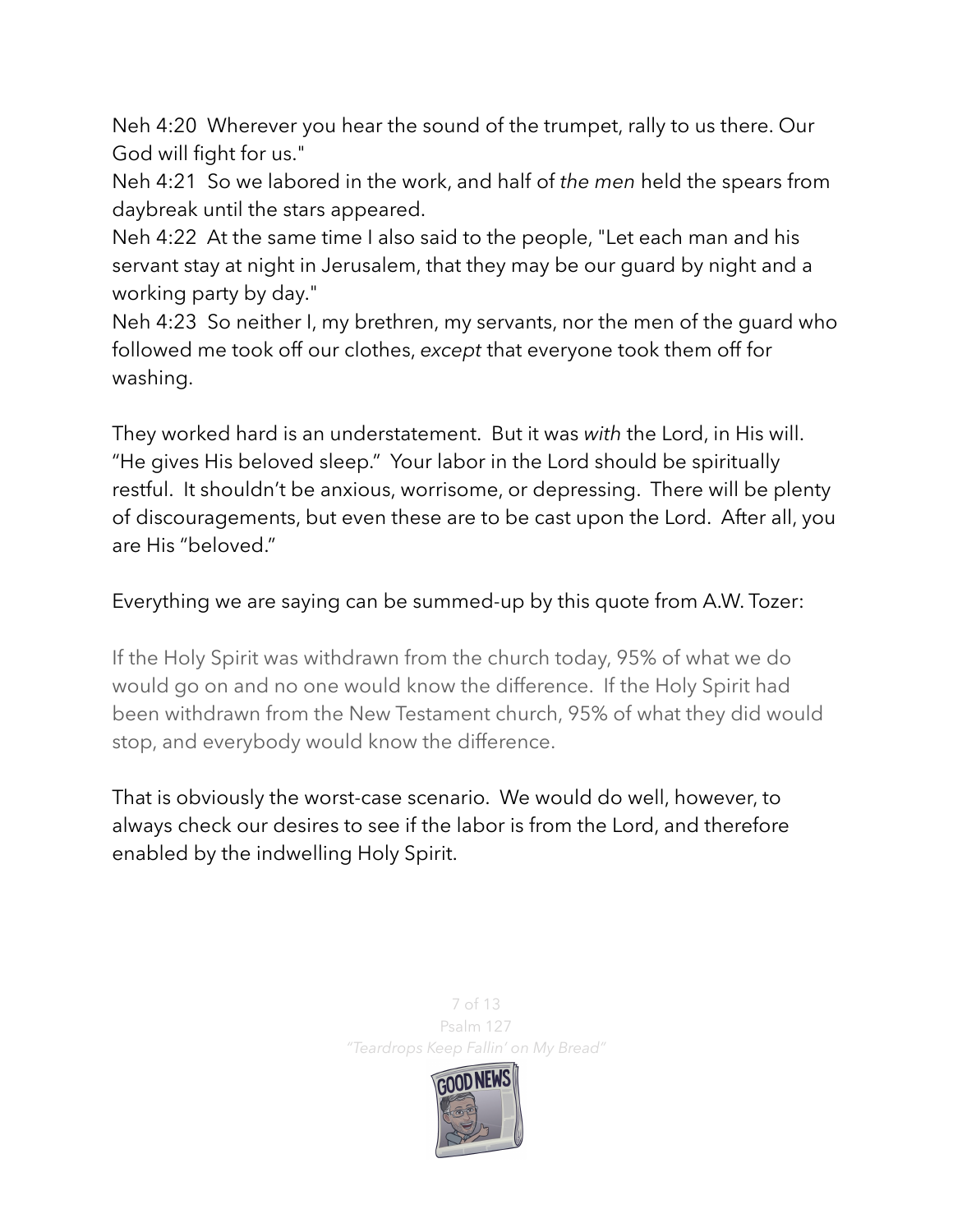I have to conclude that a lot of what today is labeled as "spiritual burnout" is the direct result of our *exertion* rather than His *enabling*. It's something you ought to explore in conversation with Jesus.

## **#2 - Is Your Life In The Lord More Earthly Than Eternal? (v3-5)**

In 2019, there was an average of 1.93 children under 18 per family in the United States. This is a decrease from 2.33 children under 18 per family in 1960.

Two-parent households in the US are declining, and the number of families with no children are increasing.

Should we be having more children? Isn't that what the rest of this psalm exhorts us to?

There may be application in these verses to the modern tendency to have fewer children. But it is *not* a command; and, in context, we are looking at the house of Israel - *not* our homes.

Psa 127:3 Behold, children *are* a heritage from the LORD, The fruit of the womb *is* a reward.

Seems straightforward enough. If you want to be blessed, have lots of kids.

Solomon's intent is not a command, but a promised gift from God. He promised Abraham when He told him, "and I will make you a great nation" (Genesis 12:2), and "you will be the father of a multitude of nations" (Genesis 17:9). Later the Lord promises the children of Israel in the wilderness that "He will love you and bless you and multiply you; He will also bless the fruit of your womb" (Deuteronomy 7:13).

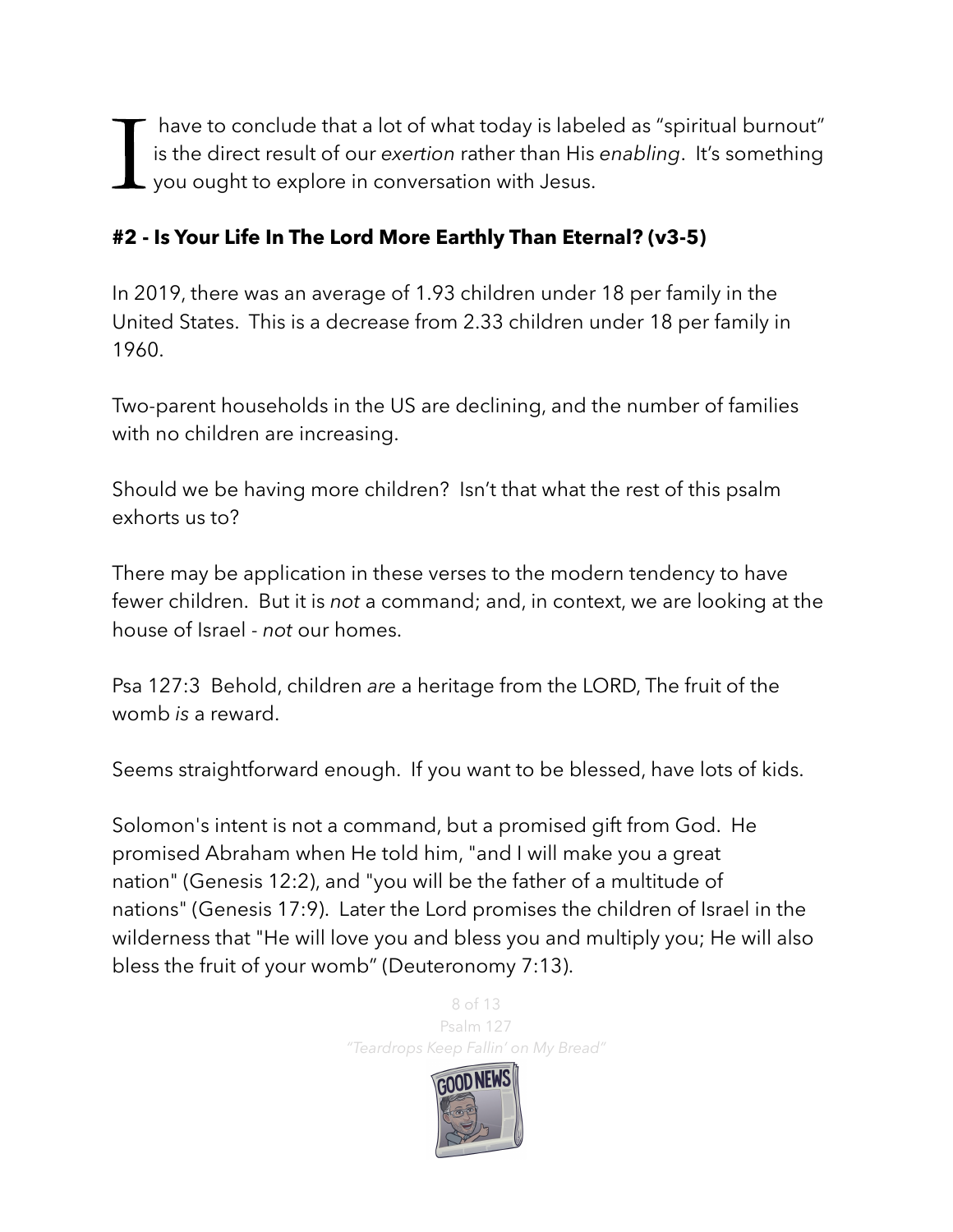These are not commands from God for them to reproduce, but God's sovereign promise to reward His people, to multiply them for His purpose, their security, and inheritance.

We tend to read everything in God's Word as a command. We want so desperately to be able to quantify our relationship with Jesus. We make checklists to be sure we are on-track spiritually. We chastise ourselves, or others, for missing one day of devotions.

The one commandment is this: "YOU SHALL LOVE THE LORD YOUR GOD WITH ALL YOUR HEART, WITH ALL YOUR SOUL, WITH ALL YOUR STRENGTH, AND WITH ALL YOUR MIND,' and 'YOUR NEIGHBOR AS YOURSELF" (Luke 10:27).

To read Psalm 127:3 as a command misses the blessing. He was telling the house of Israel, the twelve tribes, what He was going to do for them - not telling them what they must do for Him.

Never in the Old Testament does anyone need to be exhorted to have more kids. Quite the opposite. It was always a shame to remain barren. It was considered a shame precisely because God had promised to bless them with kids. Thus a Jew would not have understood this as a command, but as a reward.

Under the Law, God promised to bless the godly with children (Deuteronomy 28:4). He has given no such promise to Christians. We would say that having 1.9 kids or 2.3 kids is up to you.

BUT consider this: Is your numerical goal godly? Are your reasons for your decision earthly, selfish? Or are they eternal?

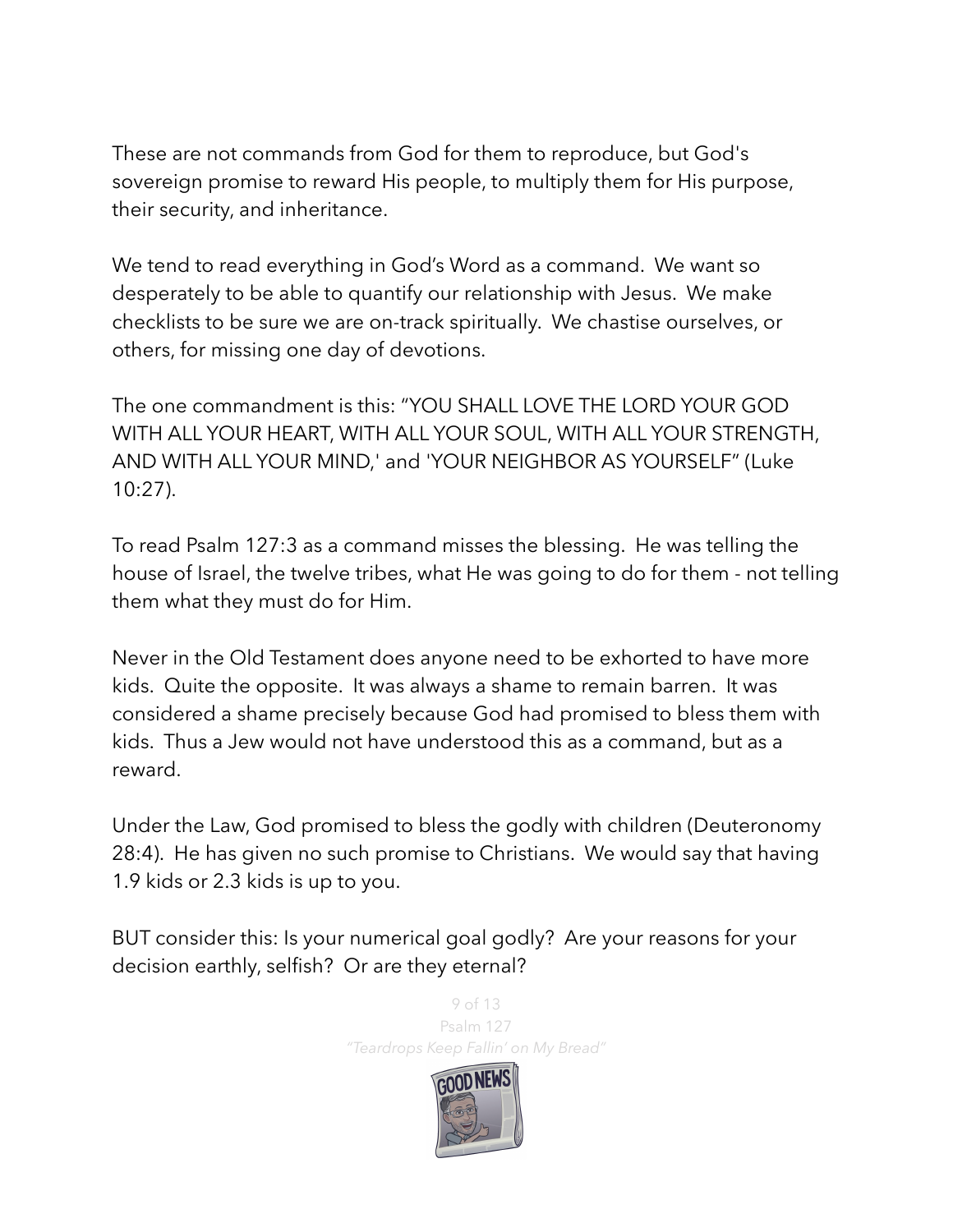If someone were to ask you, "Why did you have X-number of kids?, would your answer be based on *earthly* priorities, or on *eternal* promises?

Psa 127:4 Like arrows in the hand of a warrior, So *are* the children of one's youth.

Psa 127:5 Happy *is* the man who has his quiver full of them; They shall not be ashamed, But shall speak with their enemies in the gate.

Unusual wording - to us, that is, but not to a Jew. "In the gate" is where an ancient Israeli city did business. It's where you would go with your complaint, or to settle an issue, or to transfer title, *etc., etc.* Think of it as the City Council, or the Board of Supervisors.

There is a passage in the Book of Ruth (4:1-12) that describes in some detail a meeting in the gates during which Boaz redeems Ruth to marry her.

The "enemies" referred to here are "in the gates." They not foreign armies, but fellow citizens.

The picture being drawn here is of the elderly having children to defend them against those who would take advantage of them. **It is a warning against elder abuse.** 

Elder abuse was a big problem in ancient Israel, along with taking advantage of widows, orphans, and the poor. If you had kids to care for you, you'd be protected. They were to take care of you as warriors in a battle. Their "weapons" were the words they "[spoke] with their enemies in the gate."

FYI - Approximately [1 in 10 Americans aged 60+](https://ncea.acl.gov/whatwedo/research/statistics.html#prevalence) have experienced some form of [elder abuse.](https://www.youtube.com/watch?v=-eaJXBj87to&feature=youtu.be) Estimates range as high as 5 million elders who are abused

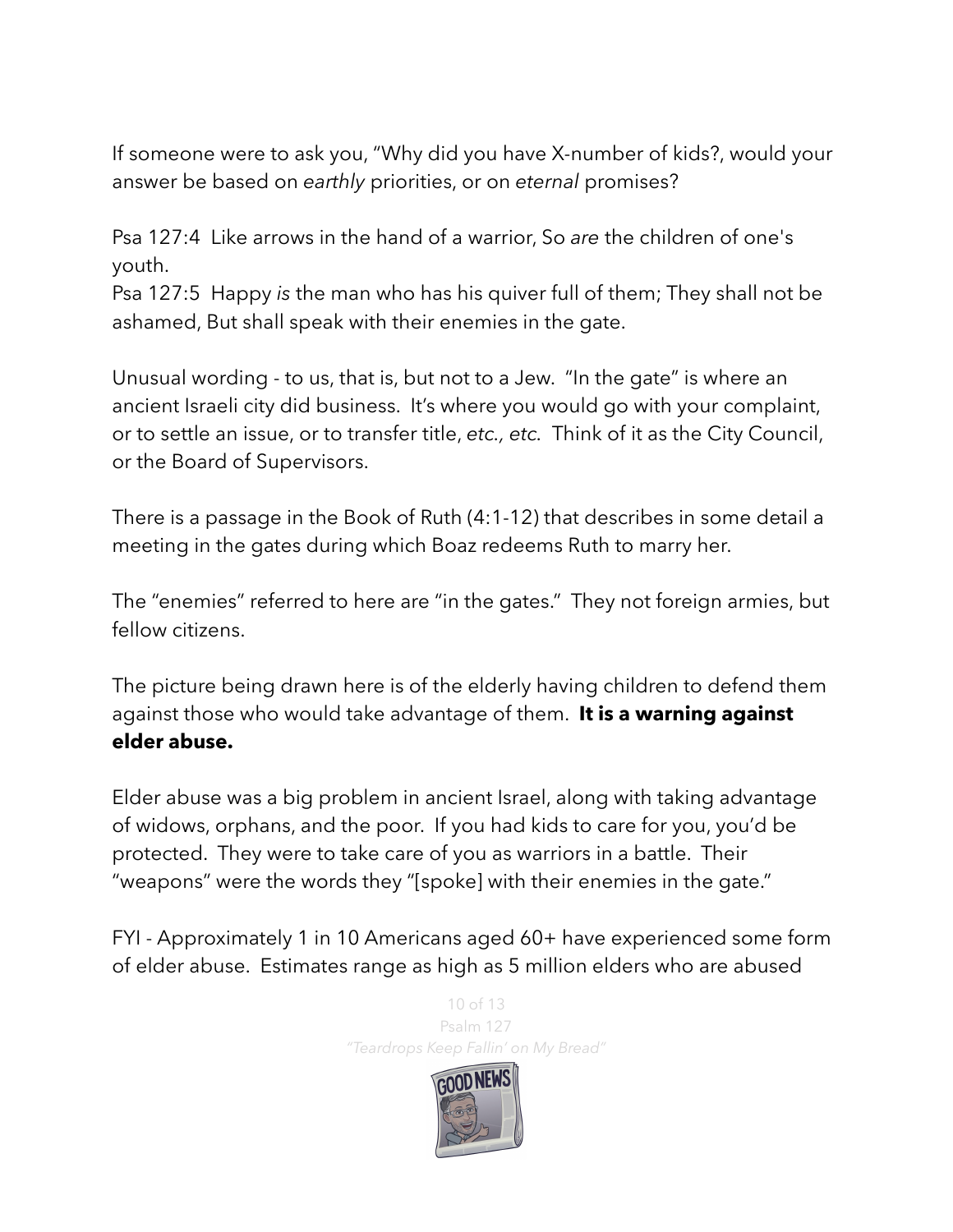each year. One study estimated that [only 1 in 14](http://www.ncbi.nlm.nih.gov/books/NBK98802/) cases of abuse are reported to authorities. In almost [60%](https://ncea.acl.gov/whatwedo/research/statistics.html#perpetrators) of elder abuse and neglect incidents, the perpetrator is a family member. Two thirds of perpetrators are adult children or spouses.

### Concluding his comments on Psalm 127, William MacDonald writes,

This psalm is a tremendous unfolding of the word of the Lord through Zechariah, "Not by might nor by power, but by My Spirit, says the Lord of hosts" (4:6). There is such a danger that we depend on the power of the dollar or on human ingenuity. But the Lord's will is not accomplished in that way. It is by His Spirit that we build for eternity. It is not what we do for God through our own resources, but what He does through us by His mighty power. All we can produce is wood, hay, stubble. He can use us to produce gold, silver, precious stones. When we act in our own strength, we are spinning our wheels. When we bring God into everything, our lives become truly efficient. Carnal weapons produce carnal results. Spiritual weapons produce spiritual results.

The apostle Paul captured this same thought when he wrote to the churches in the region of Galatia. He wrote, "Having begun in the Spirit, are you now being made perfect by the flesh?" (3:3).

How do you know if your priorities are eternal? Paul wrote to the Christians in Corinth, saying, "The foolishness of God is wiser than men, and the weakness of God is stronger than men" (First Corinthians 1:25).

One gauge to identify whether your priorities are earthly or eternal is to review your life in Christ thus far, looking for decisions that were absolutely foolish from an earthly perspective, but in fact revealed God's wisdom.

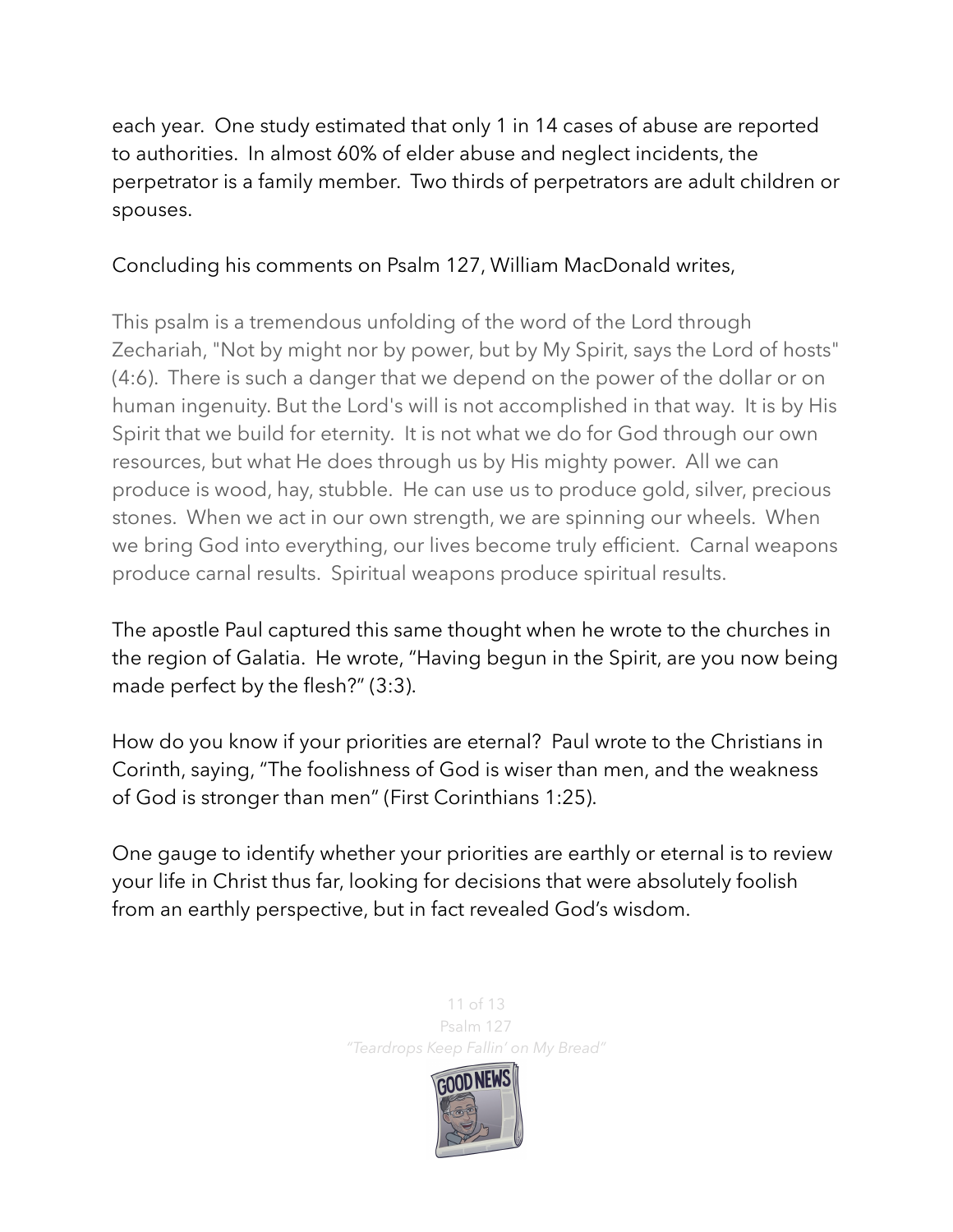Finances can sometimes reveal Christ-led foolishness. There are a few Christian ministries that teach you about godly use of your resources. That's great - as long as you understand that there needs to be wiggle room for God to lead you foolishly so that you can reveal His wisdom.

We had a couple in our fellowship, married, who were both Navy doctors. When their time in the service was over, they went immediately into missionary medicine. I remember them being told by believers to first establish a practice, earn money, so they'd be able to have it in the bank. Wait ten years.

They followed God's leading, and it seemed foolishness even to believers.

I've known lots of believers over the years who put-off doing certain spiritual things for a future time that never came.

Anytime you hear the story of the Rich Young Ruler, whom Jesus told to divest Himself of his worldly possessions, you're told it was a suggestion unique to him. You're told it doesn't apply universally.

*But could it apply to you?* That's the question to ask.

There used to be a Christian bumper sticker that showed believers going against the flow of the world. With spiritual priorities, that's bound to be the case. So gauge yourself.

C OVID19 is going to be held responsible for 20% of the churches in<br>America closing their doors; to become extinct. Churches are losing<br>court cases regarding our constitutional right to meet. Huge fines a<br>being levied agai America closing their doors; to become extinct. Churches are losing  $\prime$  court cases regarding our constitutional right to meet. Huge fines are being levied against churches who meet indoors.